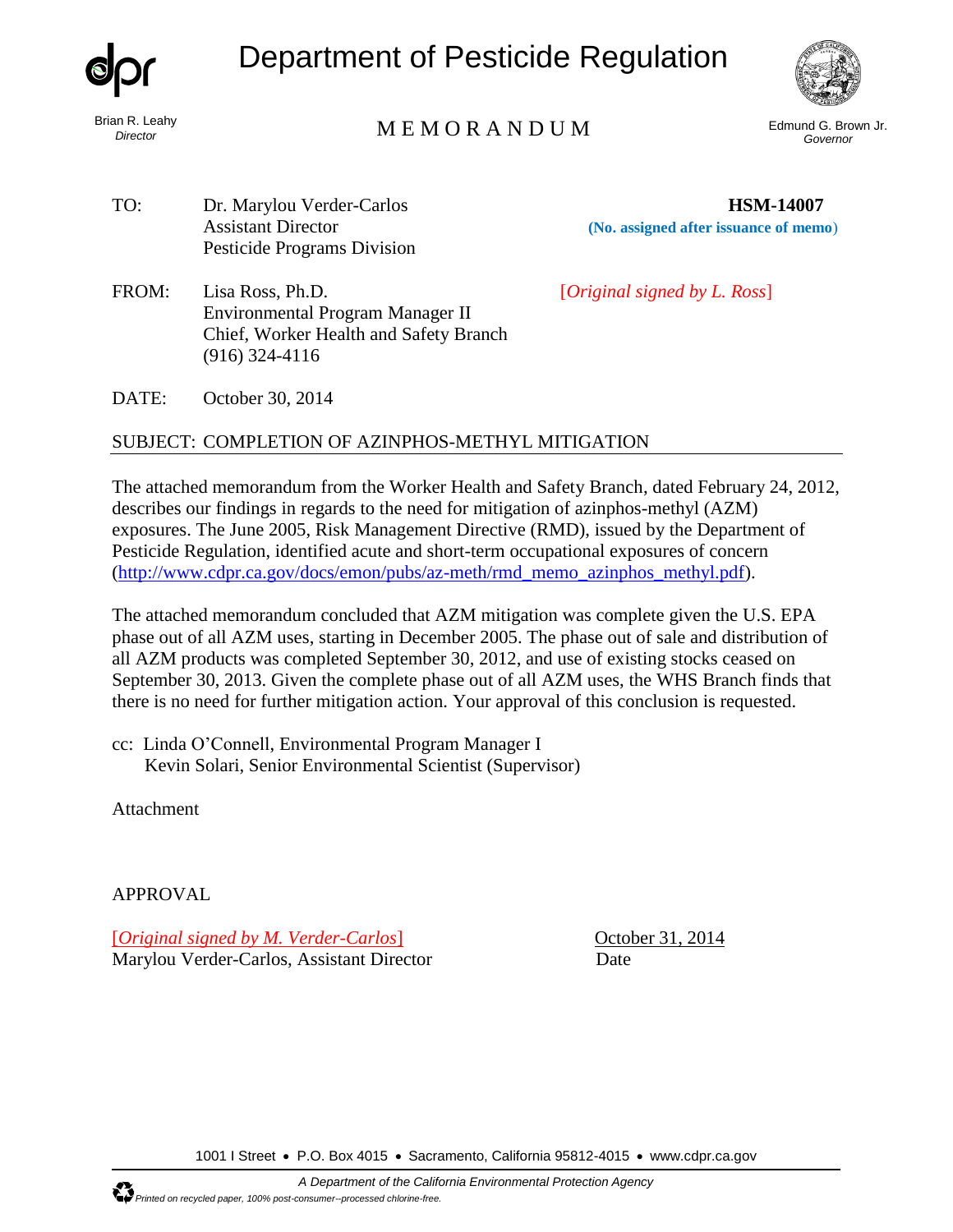

Brian R. Leahy *Director*

Department of Pesticide Regulation



# Edmund G. Brown Jr. M E M O R A N D U M *Governor*

- TO: Dr. Marylou Verder-Carlos Assistant Director
- FROM: John Sanders, Ph.D., Environmental Program Manager II [*Original signed by J. Sanders*] Chief, Worker Health and Safety Branch (916) 324-4155

DATE: February 24, 2012

## SUBJECT: AZINPHOS-METHYL MITIGATION

In June 2005, the Department of Pesticide Regulation (DPR) management issued a risk management directive for azinphos-methyl (AZM), identifying occupational exposures that were of concern. Mitigation action was to be based on the need to limit acute and short-term exposures below 75 micrograms/kilograms (ug/kg), seasonal exposures below 25 ug/kg/day, and chronic exposures below 1.5 ug/kg/day. Using margins of exposure (MOEs) from DPR's Risk Characterization Document as benchmarks, the concerns were for short-term, seasonal and chronic exposure of peach, nectarine, orange and apple thinner and harvesters (Table 1). The purpose of this memorandum is to review the U. S. Environmental Protection Agency's (U.S. EPA) actions on AZM, and to determine if additional mitigation measures need to be developed beyond what U.S. EPA has proposed.

|                  | Exposure           |                         |                       |                      |
|------------------|--------------------|-------------------------|-----------------------|----------------------|
| <b>Work Task</b> | Acute <sup>1</sup> | Short-term <sup>1</sup> | Seasonal <sup>2</sup> | Chronic <sup>2</sup> |
| Harvester-       |                    |                         |                       |                      |
| peach/nectarine  |                    |                         |                       |                      |
| Harvester-apple  |                    |                         | ΙU                    |                      |
| Thinner-         | 10                 |                         |                       |                      |
| peach/nectarine  |                    |                         |                       |                      |
| Thinner-apple    |                    |                         |                       |                      |

**Table 1 DPR Azinphosmethyl Margins of Exposure (MOE) for Activities of Concern**

<sup>1</sup>target MOE>10

<sup>2</sup>target MOE>30

## U.S. Environmental Protection Agency Actions

The U.S. Environmental Protection Agency (U.S. EPA) completed their Interim Reregistration Eligibility Decision of azinphos-methyl (AZM) in October 2001. The following year, AZM registrants signed a Memorandum of Agreement with U.S. EPA, dividing AZM uses into three groups (Table 2). Group 1 contained 23 crops with little use. U.S. EPA issued a cancellation order for Group 1 uses on December 2005, with crop uses to be deleted from product labels immediately. Group 2 contained

1001 I Street • P.O. Box 4015 • Sacramento, California 95812-4015 • [www.cdpr.ca.gov](http://www.cdpr.ca.gov/)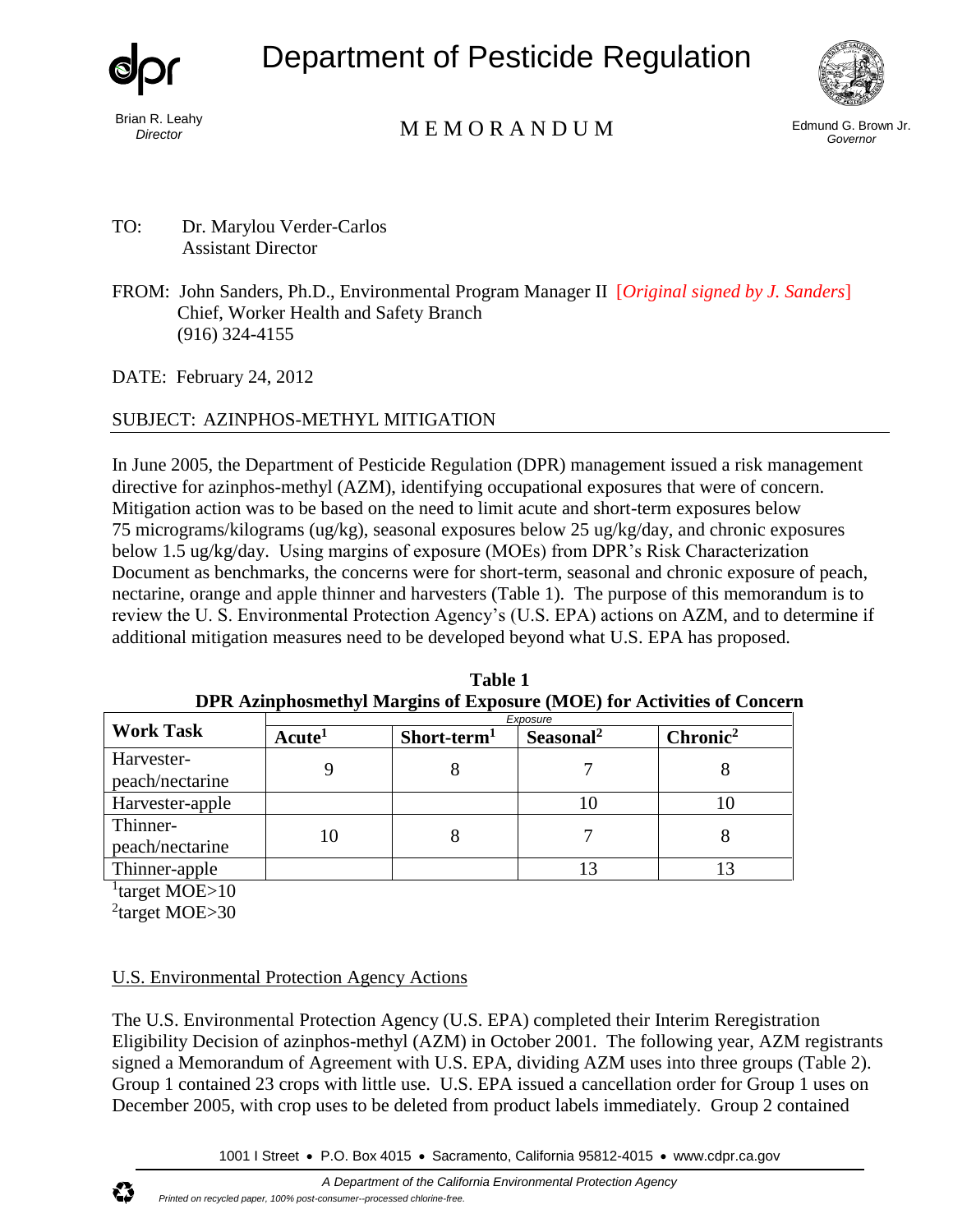Dr. Marylou Verder-Carlos February 24, 2012 Page 2

seven uses that were phased out in September 2006. Group 3 is comprised of 10 uses which have timelimited registrations

| $2.000120$ categorized by Group |                             |                                  |  |  |  |  |
|---------------------------------|-----------------------------|----------------------------------|--|--|--|--|
| Group 1                         | Group 2                     | Group 3                          |  |  |  |  |
|                                 |                             |                                  |  |  |  |  |
| Alfalfa                         | Caneberries                 | Almonds                          |  |  |  |  |
| Beans                           | Cotton                      | Apples and crabapples            |  |  |  |  |
| Birsdfoot trefoil               | Cranberries                 | Blueberries (lowbush and         |  |  |  |  |
|                                 |                             | highbush)                        |  |  |  |  |
| <b>Broccoli</b>                 | <b>Nectarines</b>           | Brussels sprouts (application to |  |  |  |  |
|                                 |                             | soil at transplant only)         |  |  |  |  |
| Cabbage                         | Peaches                     | Sweet cherries                   |  |  |  |  |
| Cauliflower                     | Potatoes                    | Tart cherries                    |  |  |  |  |
| Celery                          | Southern pine seed orchards | Nursery stock                    |  |  |  |  |
| Citrus                          |                             | Parsley                          |  |  |  |  |
| Clover                          |                             | Pears                            |  |  |  |  |
| Cucumbers                       |                             | Pistachios                       |  |  |  |  |
| Eggplant                        |                             | Walnuts                          |  |  |  |  |
| <b>Filberts</b>                 |                             |                                  |  |  |  |  |
| Grapes                          |                             |                                  |  |  |  |  |
| Melons                          |                             |                                  |  |  |  |  |
| Onions (green and dry bulb)     |                             |                                  |  |  |  |  |
| Pecans                          |                             |                                  |  |  |  |  |
| Peppers                         |                             |                                  |  |  |  |  |
| Plums and dried plums           |                             |                                  |  |  |  |  |
| Quince                          |                             |                                  |  |  |  |  |
| Spinach                         |                             |                                  |  |  |  |  |
| <b>Strawberries</b>             |                             |                                  |  |  |  |  |
| Tomatoes                        |                             |                                  |  |  |  |  |

**Table 2 AZM Uses As Categorized by Group**

In November 2006, U.S. EPA issued their final decision for the remaining 10 uses of AZM. Based on grower impact assessment, EPA determined that extending the restricted entry interval (REI) on these crops would not be feasible. Further, EPA chose not to require additional worker protection measures (e.g. additional clothing or gloves) because of the possibility of heat stress and other factors associated with fieldwork. AZM use on Brussels sprouts and nursery stock was terminated as of September 2008; use on almonds, walnuts, and pistachios were phased out in 2009; and use on apples/crabapples, blueberries, cherries, pears and parsley will be terminated on September 30, 2012. All distribution, sale and use will be prohibited as of that date, except the sale or distribution of AZM products for the purposes of proper disposal, reformulation, relabeling, or export. These activities may continue until such stocks are depleted.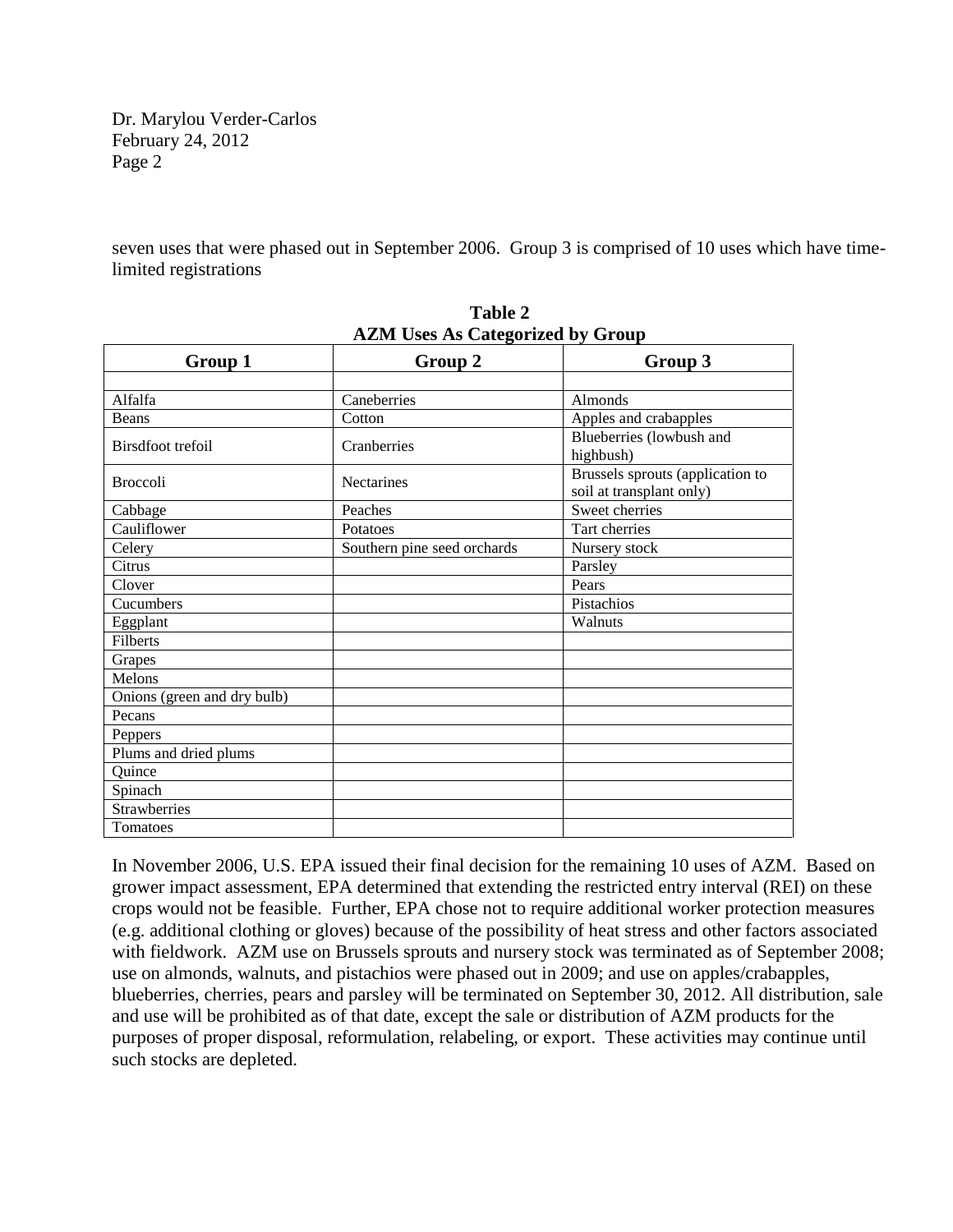Dr. Marylou Verder-Carlos February 24, 2012 Page 3

In the interim, U.S. EPA developed graduated rate reductions for each of the remaining AZM uses during the phase out period. Registrants have conditionally agreed to put U.S. EPA's final decision in place by amending all pending applications for continued registration and by requesting voluntary cancellation of their registrations.

Apples, pears, cherries, parsley, and blueberries are the only crops that remain in Group 3. Cultural practices involved in the production of parsley suggest that exposure is of minimal concern. AZM use on blueberries is not allowed in California. For apples and pears, U.S. EPA has adopted the following mitigation:

- Use will be cancelled as of September 30, 2012;
- Aerial application is prohibited;
- Seasonal application rate reductions were put into place beginning in 2007. The 2011-12 maximum application rate per year for apples and pears is 1.5 pounds active ingredient per acre (lbs a.i. /A). In July 2009, U.S. EPA received a request from a registrant to alter the application rate reductions for apples, with the maximum application rate remaining at 2 lbs a.i./A through the end of the phaseout period. U.S. EPA denied this request on March 5, 2010. The 2011-12 maximum application rate per year for cherries is 0.75 lbs a.i./A.
- Require a 60-foot buffer zones for permanent water bodies;
- Require a 60-foot zone for houses and occupied buildings. EPA required the following wording to all labels, "Do not apply this product within 60 feet of (1) buildings occupied by humans for residential, commercial, or business purposes, including, but not limited to, homes, farmworker housing, or other residential buildings, schools, daycare centers, nursing homes, hospitals, and (2) outdoor recreational areas such as school grounds, athletic fields, and parks. Non-residential agricultural buildings, including barns, livestock facilities, sheds, and outhouses are not included in this;
- Registrants were required to develop a post-application worker stewardship program, designed to educate post-application workers on how to reduce their exposure to all pesticides, including an AZM-specific component.
- A sliding scale for "pick your own" harvesting REI was put in place for apples, ranging from 33 days for lower application rates to 44 days for the highest application rate. "Pick your own" harvesting is prohibited on pears and cherries if AZM was applied.

In December 2008, EPA issued a proposal to revoke the tolerance for azinphos-methyl, and provided a 60-day comment period which invited public comment. In September 2009, U.S EPA announced that they would not revoke tolerances for residues of azinphos-methyl on a number of commodities, including apples, pears, and cherries. This decision was based on comments which expressed a need to retain specific tolerances for importation purposes into the United States.